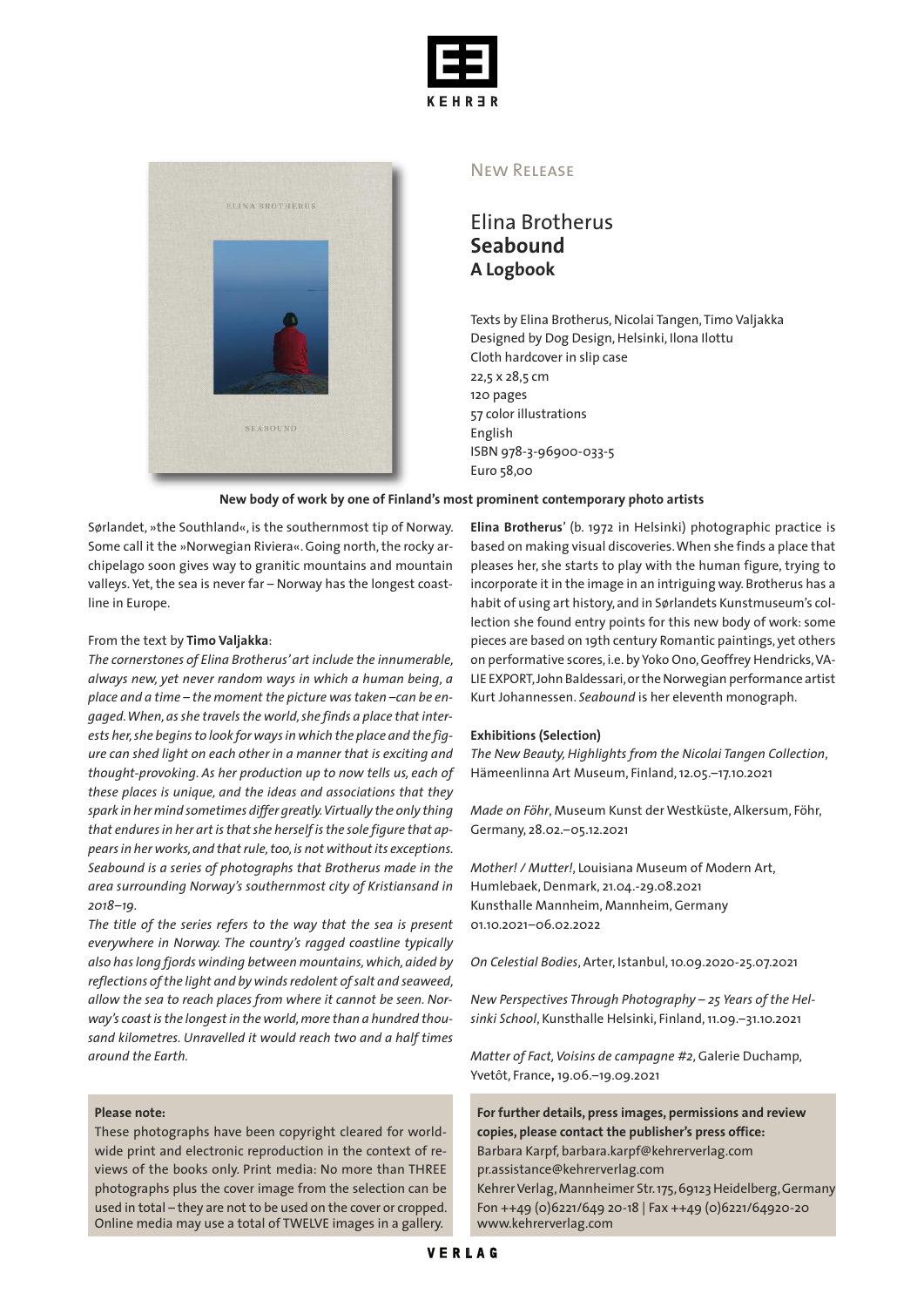

# **Press images**



01 Morgen i Ny-Hellesund, 2018. After Amaldus Nielsen, Morgen i Ny-Hellesund,1881, Sørlandets Kunstmuseum, Kristiansand © Elina Brotherus / VG Bild-Kunst, Bonn



02 Setesdal Célfie, 2019 © Elina Brotherus / VG Bild-Kunst, Bonn



03 Kunstsilo, 2018 © Elina Brotherus / VG Bild-Kunst, Bonn



04 Landscape from Setesdal, 2019 © Elina Brotherus / VG Bild-Kunst, Bonn



05 Landscape Chair, 2018 After Geoffrey Hendricks, Landscape Chair,1964 © Elina Brotherus / VG Bild-Kunst, Bonn



06 Watching the Sea through Different Windows (Hopper Bedroom), 2019 © Elina Brotherus / VG Bild-Kunst, Bonn